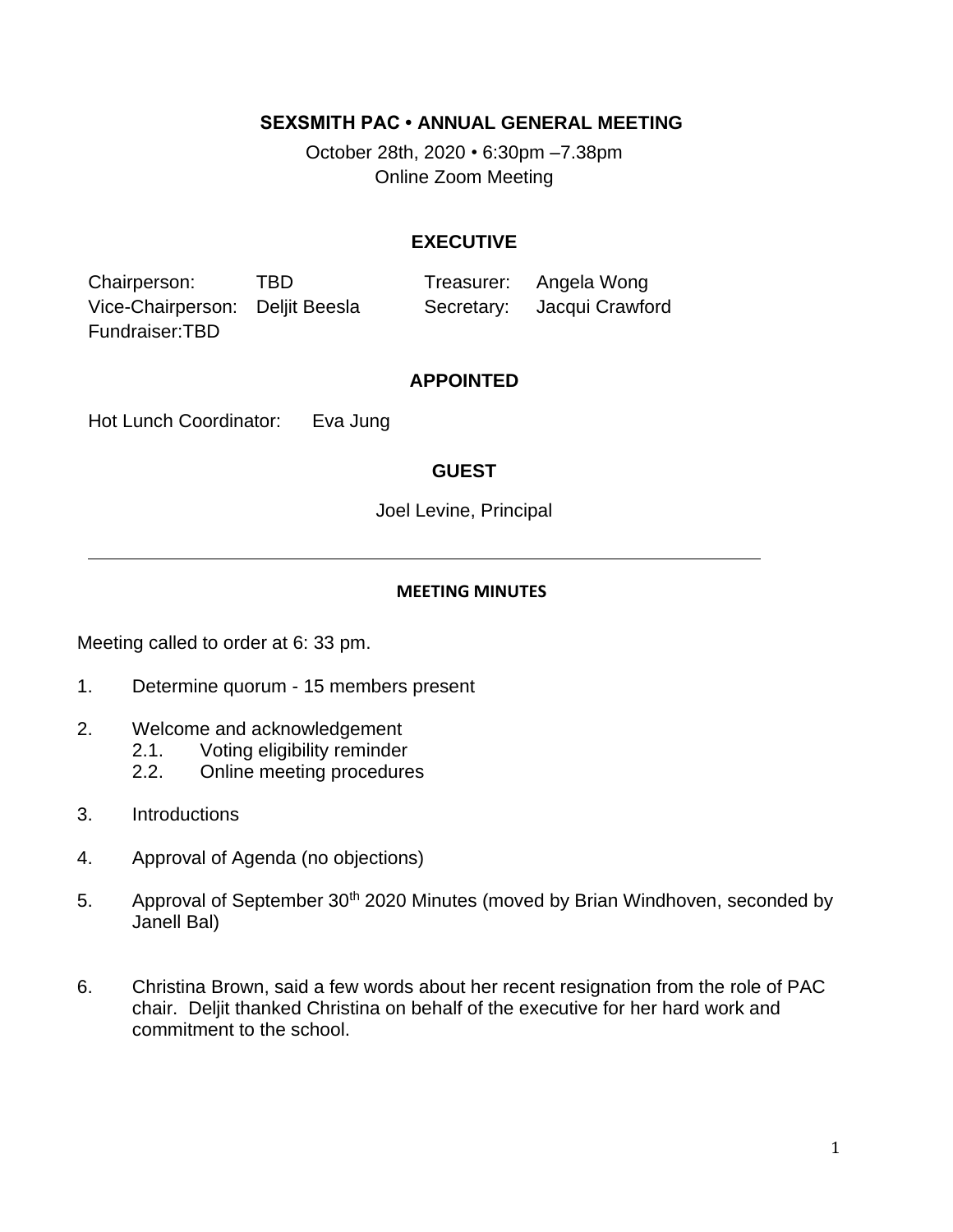# 7. Guest - Joel Levine, Principals Report

- 7.1 Safety things going well. Parents are advised to wear a mask on school grounds, to be as safe as we can. In addition, a few people are coming onto school grounds with food for kids at lunchtime, this is not what was intended, and the health office recommends sending your kids to school in the morning with a lunch. Family members on school grounds means more points of contact. We want to keep following the health guidelines.
- 7.2 School plan is carried over from last year, we will continue to improve social and emotional skills. The heart and mind surveys were handed in from parents, so we can see in different domains how we are doing and we can compare the information with fall and spring.
- 7.3 The teachers are participating in a DESSA min, they have answered 8 small questions over the past 4 weeks on how are the kids managing with their social and emotional skills.
- 7.4 Terry Fox \$2500 dollars raised from families, so thank you very much
- 7.5 For halloween, pumpkin patch came to us, pumpkins spread around primary playgrounds, giving some normalisation for kids that is safe. We are encouraging culturally appropriate costumes. No costumes with weapon. No homemade food items, individually wrapped items are okay and teachers can hand them out with tongs.
- 7.6 Assembly; we are holding first virtual assembly on Friday, couple of classes will be in the gym on Microsoft Teams and the assembly will be broadcasted from gym to the classrooms. This is a test for the Remembrance Day assembly.
- 7.7 YMCA contacted Sexsmith about creating walking school bus from Sexsmith to Henderson for out of school care, this is before and after school and pay monthly. The information will be in the newsletter.

# QUESTIONS:

• Cultural appropriation, is there a VSB policy on this? Previously we would be dressing up for Diwali. *There is not a specific policy, but there guidelines to help children to become more aware of cultural appropriation. Previously, Vandana suggested teachers dress up in traditional dress for Diwali, however, dressing up on a specific day is different from using a cultural costume for Halloween.*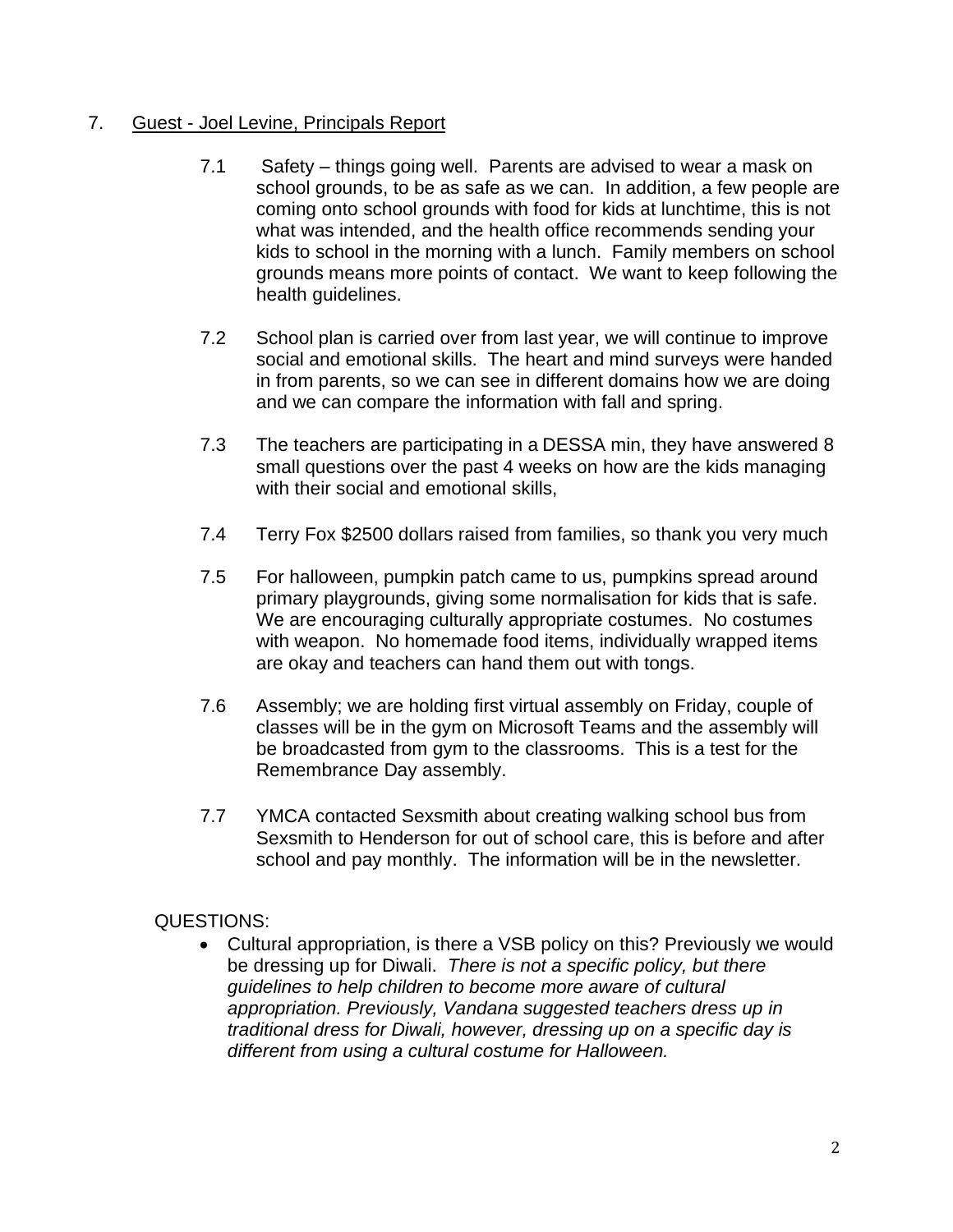- Concerns about the kids being all out at the same time for lunch and recess, playing together and not social distancing. *This issue has come up a lot, however, it is up to each individual schools how to deal with it depending on each situation. We are using every entry and exit doors, 2 separate playgrounds on 4 acres of land, we have expanded the area that kids can go. Staff feel that if we stagger recess and lunch, kids will still play together. It is a continual worry and we are re-evaluating it all the time.*
- How to pick a child during school hours for appointments? *Call the office or come to the door at the far end of the teachers carpark. Tassy will help with signing out*

No further questions

- 8. Treasurer's Report (financial figures appended to the minutes)
	- 8.1 Our current funds available are \$38, 485.95; breakdown as follows: PAC General account \$10, 785.83 PAC general account Hot Lunch Funds \$11, 814.25 PAC fundraising - Nil Gaming account \$15,879.76 Members shares \$6.11
	- 8.2 Committed PAC funds total \$5,041.12 Classroom funds (18 divisions) \$2,700.00 Diwali \$1000 Lanyard fundraiser \$240 Xmas and CNY \$500 Resource Teachers \$300 Graduation ceremony funds, \$1,700 – carry forward I-Ride, \$600 – approved last year and remains unpaid

QUESTIONS: How long do you plan to hold the money of Term 3 hot lunch? *Hoping to restart hot lunch and provide that Hot Lunch safely. We cannot pinpoint a date for that at the moment.*

No further questions, Treasurers Report has been filed as submitted.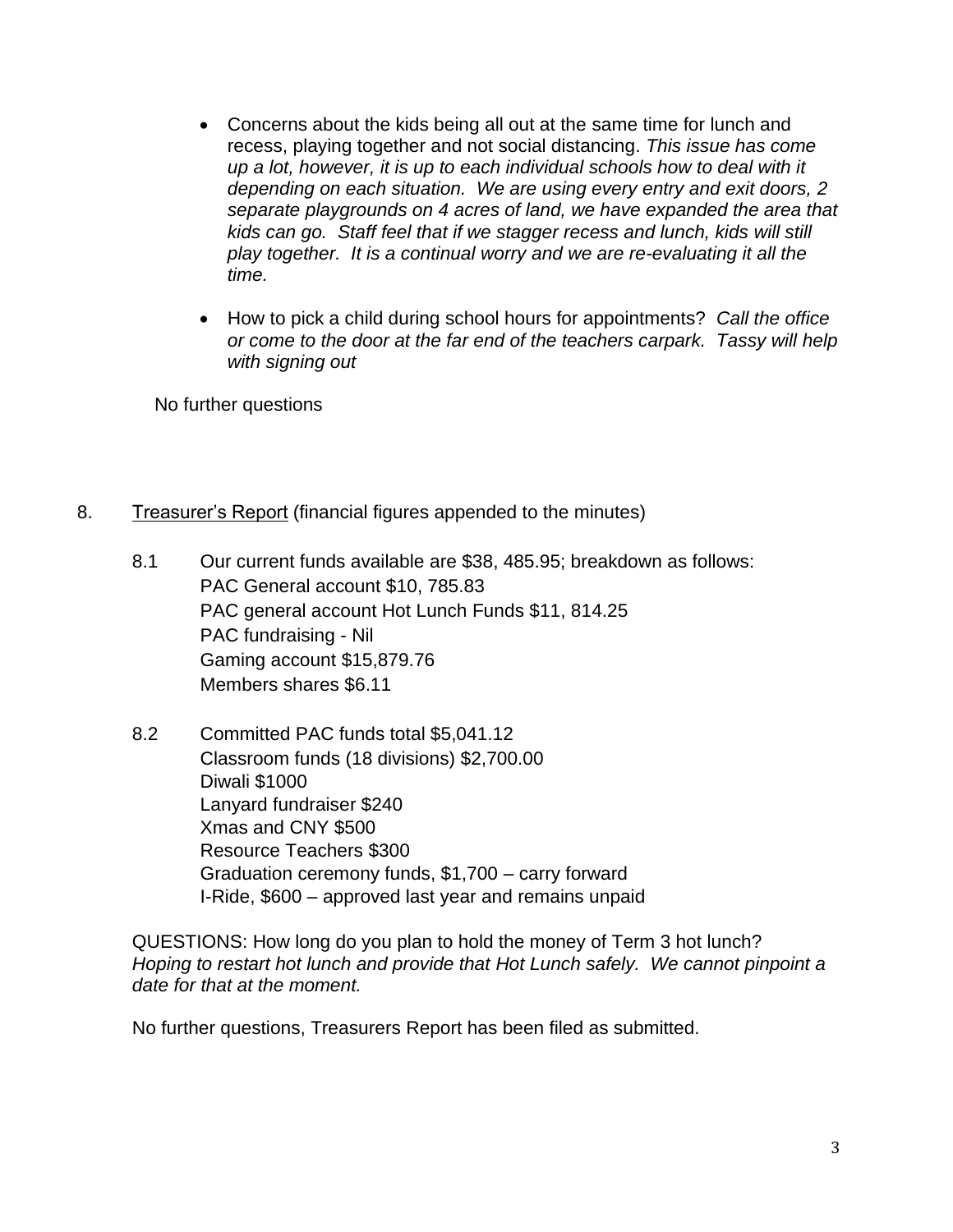## 9. The Hot Lunch Coordinator's Report

- 9.1 Items had already been purchased for the Hot Lunch Program Term 3. We are trying to sell the remainder of the food items, at a discounted price to the parents, in the hope we can recover some of the cost. Items include meatballs, chicken nuggets and ranch dressing.
- 9.2 Order form has been developed and we have sold half so far and we have recovered \$205 for now.
- 9.3 A revised order form will be sent out to parents and staff members so they can purchase the remaining food items of chicken nuggets and ranch dressing.
- 9.4 The unsold items could go to the out of school care program to purchase.
- 9.5 Amit suggested a Hot Lunch revision to have less meat options and use environmental friendly vegetarian foods. It was suggested that he could part of the Hot Lunch committee to help with this revision.

No further questions, Hot Lunch Report filed as presented.

## 10 Fundraiser Report – Penny

- 10.1 Lanyards; total funds raised \$1100 138 units sold so far. 90 lanyards have been distributed and 48 lanyards are in production. We are still accepting orders, it's a 2 step process, decide how many to order and then pay using online payment system, type the receipt number onto online order form
- 10.2 Penny is investigating wholesaler options for Candy Cane treats for Christmas.
- 10.3 Thanks given to Penny, Eva, Lana and Pandora for all their hard work fulfilling lanyard orders, especially as other fundraisers are on hold.

10.4 Reminder; Fundscrip gift cards are an ongoing fundraiser The sign up link is:<https://www.fundscrip.com/Sign-Up.aspx?IID=2CBHHR>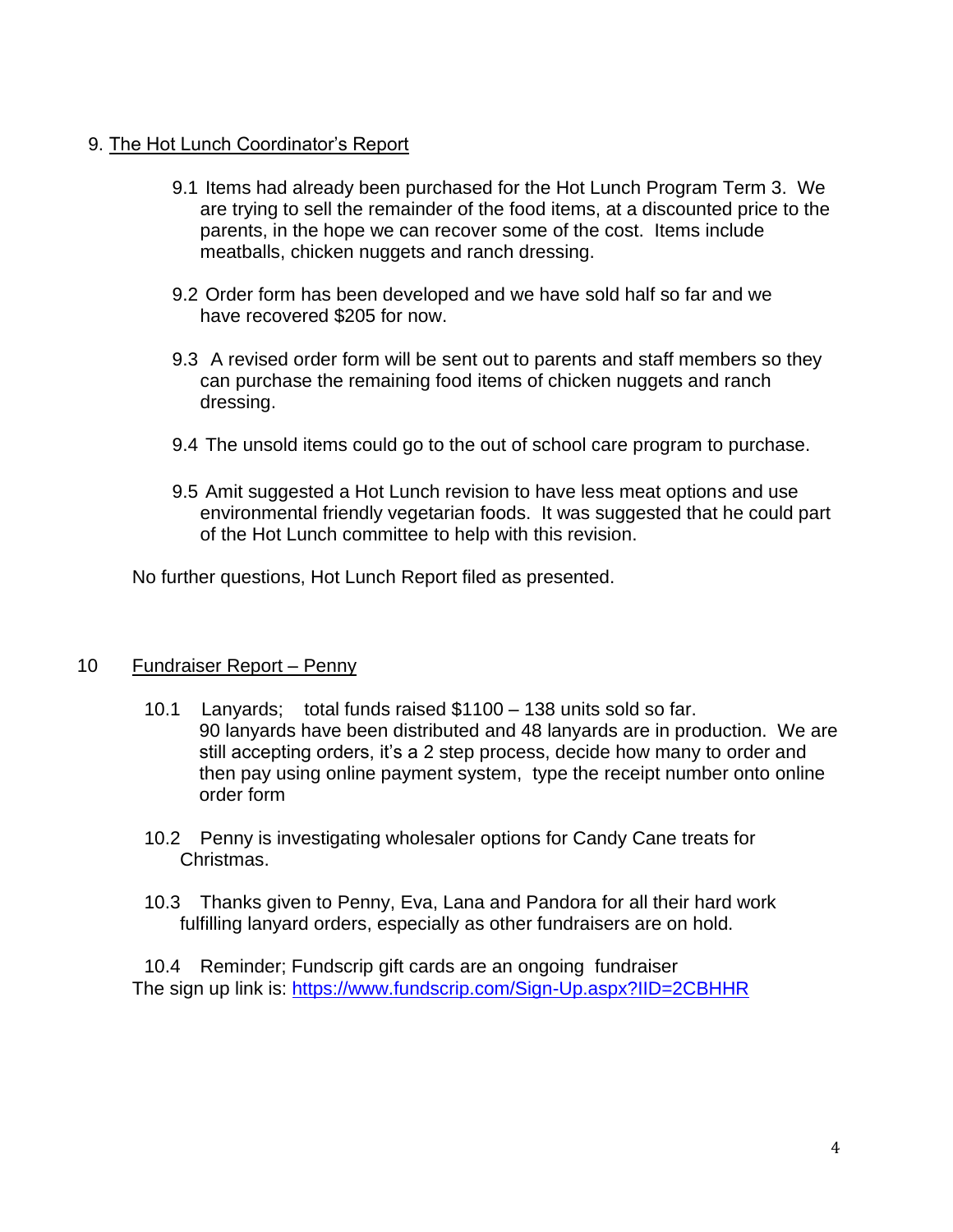## 11 New Business

- 11.1 PAC board positions are still available, please email [sexsmithvolunteers@gmail.com](mailto:sexsmithvolunteers@gmail.com) if you are interested in volunteering
- 11.2 3 new parents interested in joining the PAC were introduced and given an opportunity to say a few words,
	- 11.2.1 Mandeep Sidhu Mum of triplets in Kindergarten, who previously attended 2years of preschool, Mandeep was on the preschool PAC board and is currently transitioning to the new members. Mandeep has finance background, CA and PCA. Excited to join the PAC and contribute when needed
	- 11.2.2 Amit Amit's daughter returning to Sexsmith after being away for a couple of years. Amit is a software engineer and was involved in school activities previously, teaching robotics and coding to kids. Amit is very keen to work with Sexsmith.
	- 11.2.3 Satinder introduced the odysseybc.ca program. Odyssey of the Mind is a school-based, international program that promotes creative problem solving for students from kindergarten through college. Under the guidance of a coach, teams of five to seven students learn creative thinking and problem solving skills while finding innovative solutions to a variety of technical and performance problems. Mr. Levine agreed to look into it and report back at next meeting.
- *11.3* Concern was raised about information being given home in newsletters by the teachers. The concerns were about privacy, the newsletter contained information about who had been absent from class and the dates of kids that had birthdays that month. *Mr. Levine will address the concerns*

### No further questions

- The next PAC meeting was tentatively set for Nov 18<sup>th</sup> it was moved to Dec  $2^{nd}$  6:30pm. Meeting adjourned at 7:38pm.
	- *Note: The above meeting was held while B.C. was in State of Emergency. Under the Emergency Program Act, Ministerial Order No. M116 ("the order") was in effect at the time the meeting was held. The order allows electronic attendance and electronic voting at the virtual meeting irrespective of any provisions under the PAC's corporate enactment.*

## PAC Secretary: Jacqueline Crawford: